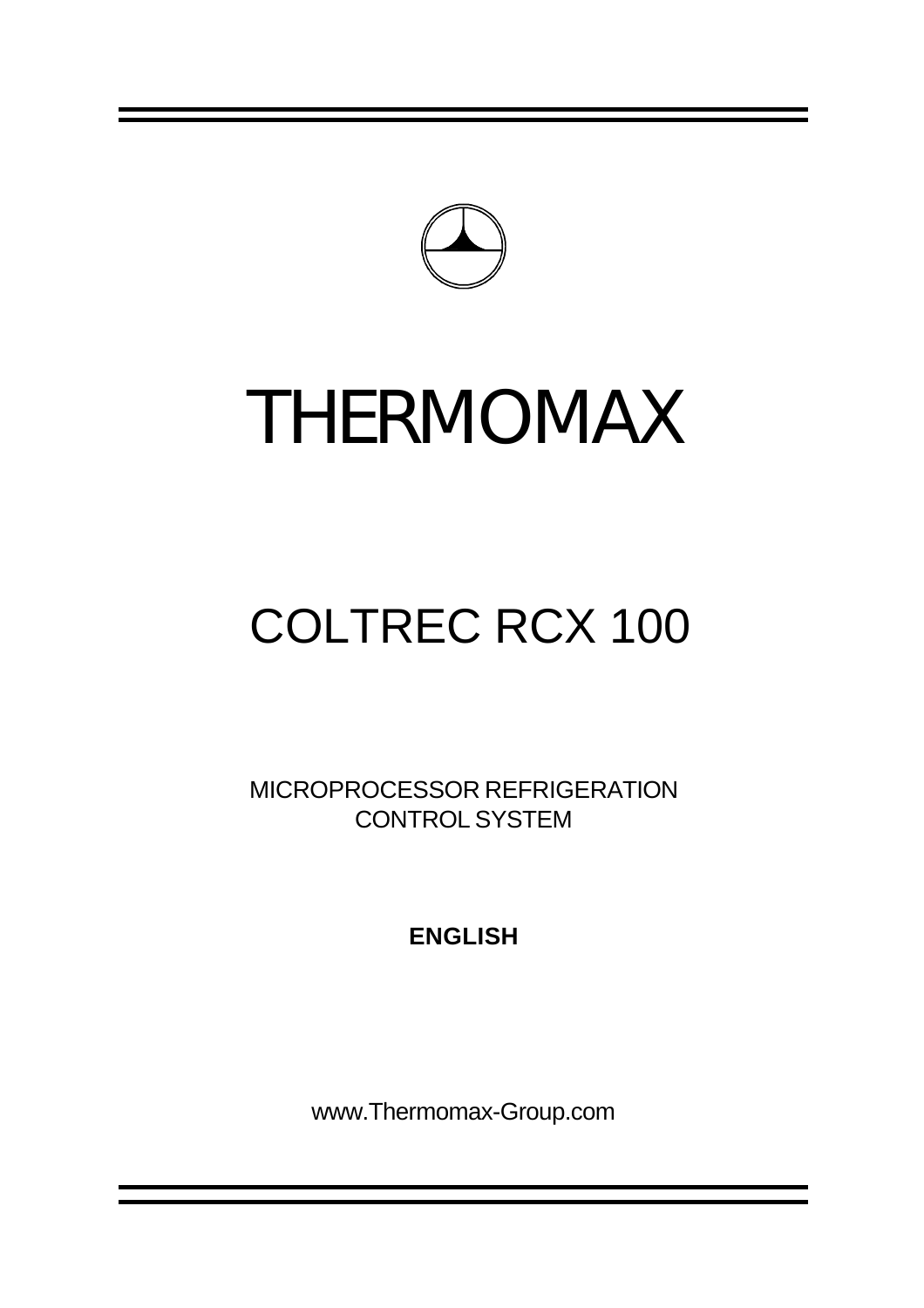## **CONTENTS**

| <b>SECTION 2 -</b> |                                                                |  |
|--------------------|----------------------------------------------------------------|--|
| $2.1 -$            |                                                                |  |
| $2.2 -$            |                                                                |  |
| $2.3 -$            |                                                                |  |
| $2.4 -$            |                                                                |  |
|                    |                                                                |  |
| $3.1 -$            |                                                                |  |
|                    |                                                                |  |
|                    |                                                                |  |
|                    |                                                                |  |
| $3.2 -$            | PROGRAMMING THE RCX 100:                                       |  |
|                    | 3.2.1- Displaying the Room temperature  8                      |  |
|                    |                                                                |  |
|                    |                                                                |  |
|                    | 3.2.4- Setting the Defrost Termination temperature  8          |  |
|                    | 3.2.5- Setting the Fan Enable temperature  8                   |  |
|                    |                                                                |  |
|                    |                                                                |  |
|                    |                                                                |  |
|                    |                                                                |  |
|                    |                                                                |  |
|                    |                                                                |  |
|                    |                                                                |  |
|                    |                                                                |  |
|                    |                                                                |  |
| $3.3 -$            |                                                                |  |
|                    | 3.3.1- Maximum and Minimum Record Temperatures  10             |  |
|                    |                                                                |  |
|                    |                                                                |  |
|                    |                                                                |  |
|                    |                                                                |  |
|                    |                                                                |  |
|                    |                                                                |  |
|                    |                                                                |  |
|                    |                                                                |  |
|                    | SECTION 6 - NEW FEATURES OF RCX 100 PANELMOUNT  14             |  |
|                    | SECTION 7 - RCX 100 MINI-PANEL AND EASYFIX WIRING DIAGRAMS  16 |  |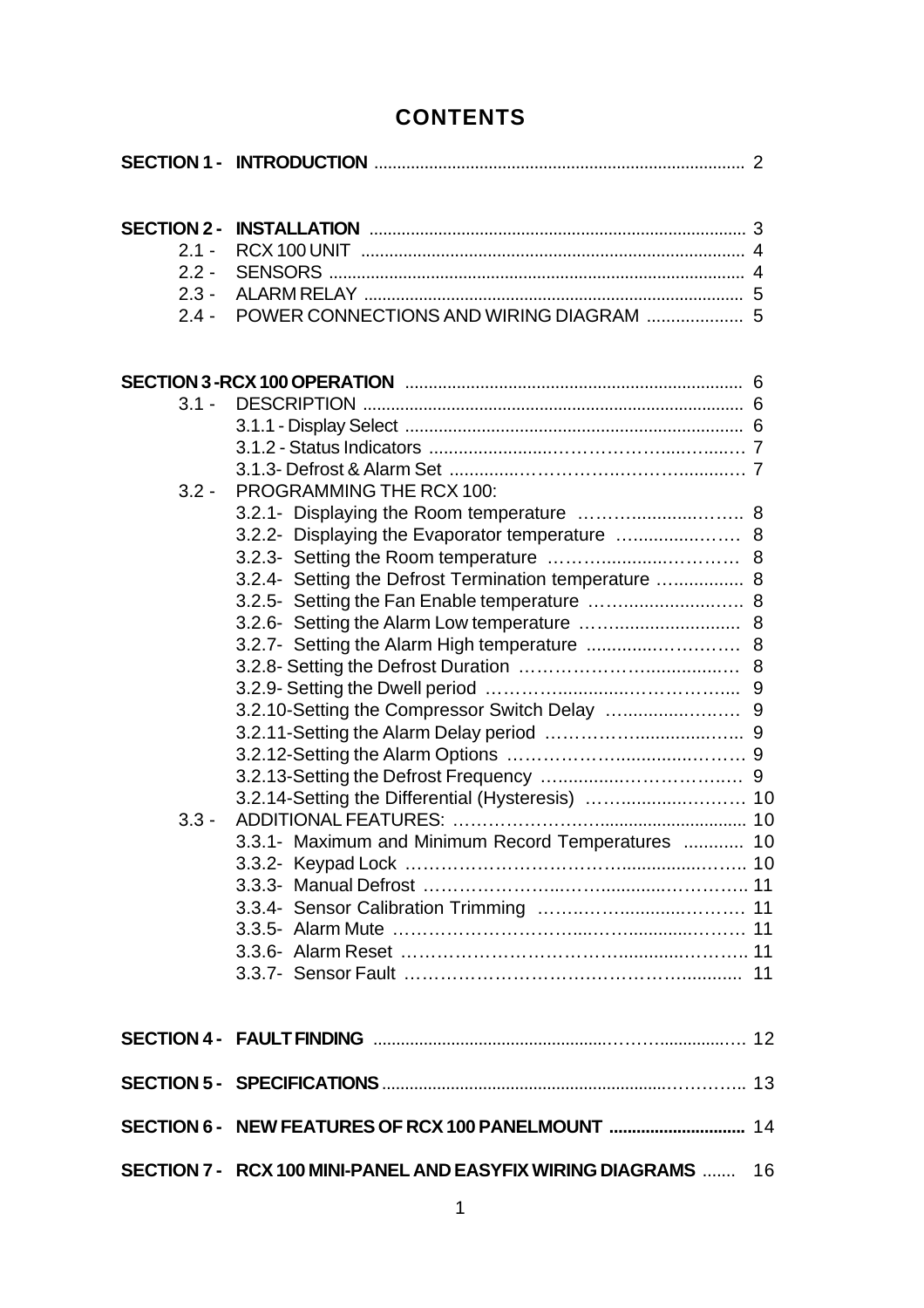## **SECTION 1 - INTRODUCTION**

The COLTREC RCX 100 microprocessor-based system uses modern technology to ensure that the cold-room is controlled and monitored with the greatest of ease.

The RCX 100 may be connected directly to single-phase loads of up to 13A, and may be used in conjunction with contactors in larger or three phase installations.

SUMMARY OF FEATURES

#### CONTROLLER

- Digital display of room temperature.
- Digital display of evaporator
- Cold-room thermostat adjustable in 1°C steps with adjustable differential.
- Compressor switching limiter for short-cycling prevention.
- Fan enable thermostat.
- Fully programmable defrost with adjustable duration, termination temperature and dwell period.
- Manual defrost activation and override.

#### ALARM

- 2-Stage high and low level alarms with mute and reset facilities.
- Stage 1 temperature threshold with trigger delay.
- Stage 2 limit temperature with immediate trigger.
- Status window for system fault indication.

*Note: The information supplied in this manual is for guidance Only - no part of this may be used for any agreement, whether expressed or implied, or to form any contract. Thermomax reserves the right to change specifications without prior notice.*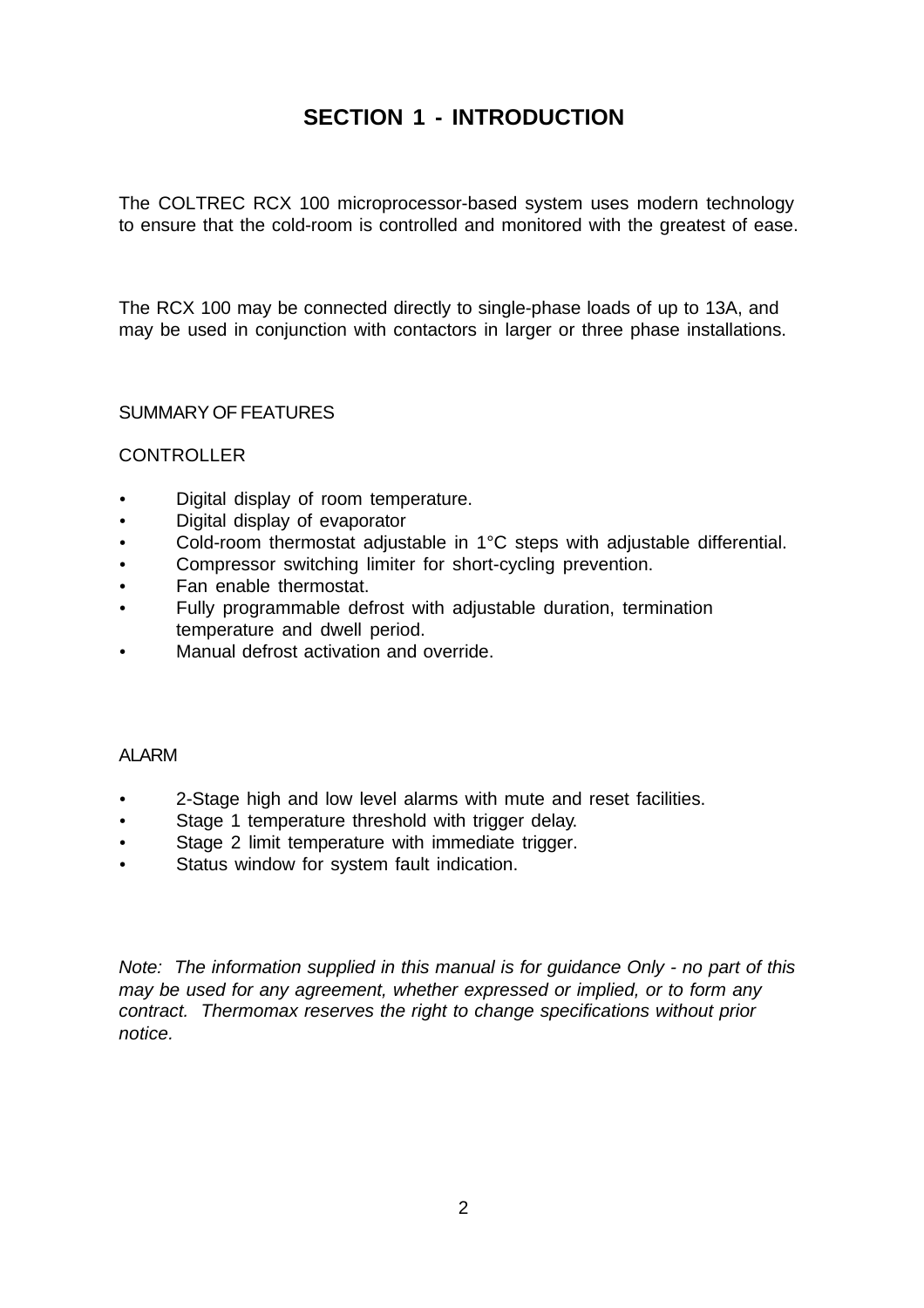### **SECTION 2 - INSTALLATION**

NOTE:This installation procedure is for guidance only, and its suitability should be verified by the installer.

It is assumed that the refrigeration plant is physically installed and tested, and is ready for operation and connection to the electric supply.

#### **SAFETY PRECAUTIONS**

The following safety precautions are strongly recommended:

- 1. Before attempting to install and operate the unit read this instruction manual carefully.
- 2. Installation and any maintenance required should only be carried out by suitably qualified personnel.
- 3. It is recommended that the unit be connected to the mains supply via a suitably rated isolating switch.
- 4. **WARNING** : When the unit is connected to the mains supply and the cover is opened, circuits at mains voltage will be exposed. Therefore when installing the unit ensure all required connections (including battery connection, if included), are made and covers replaced before turning on the mains supply. Ensure that all the connections made are secure. If any maintenance work e.g. installing a new battery, is required ensure that the unit is isolated from the mains supply before removing the cover. Never leave the unit unattended if the cover has been removed and the mains supply is connected.
- 5. Do not exceed unit ratings as shown on the ratings label.
- 6. It is advisable to route mains cables away from low voltage or sensor cables.

**Note:** As each installation is different, the RCX 100 does not provide internal fusing for the Compressor, Fan or heater outputs. Therefore an appropriately rated external fuse (circuit breaker) should be fitted by the installer in series with the Live supply to the unit.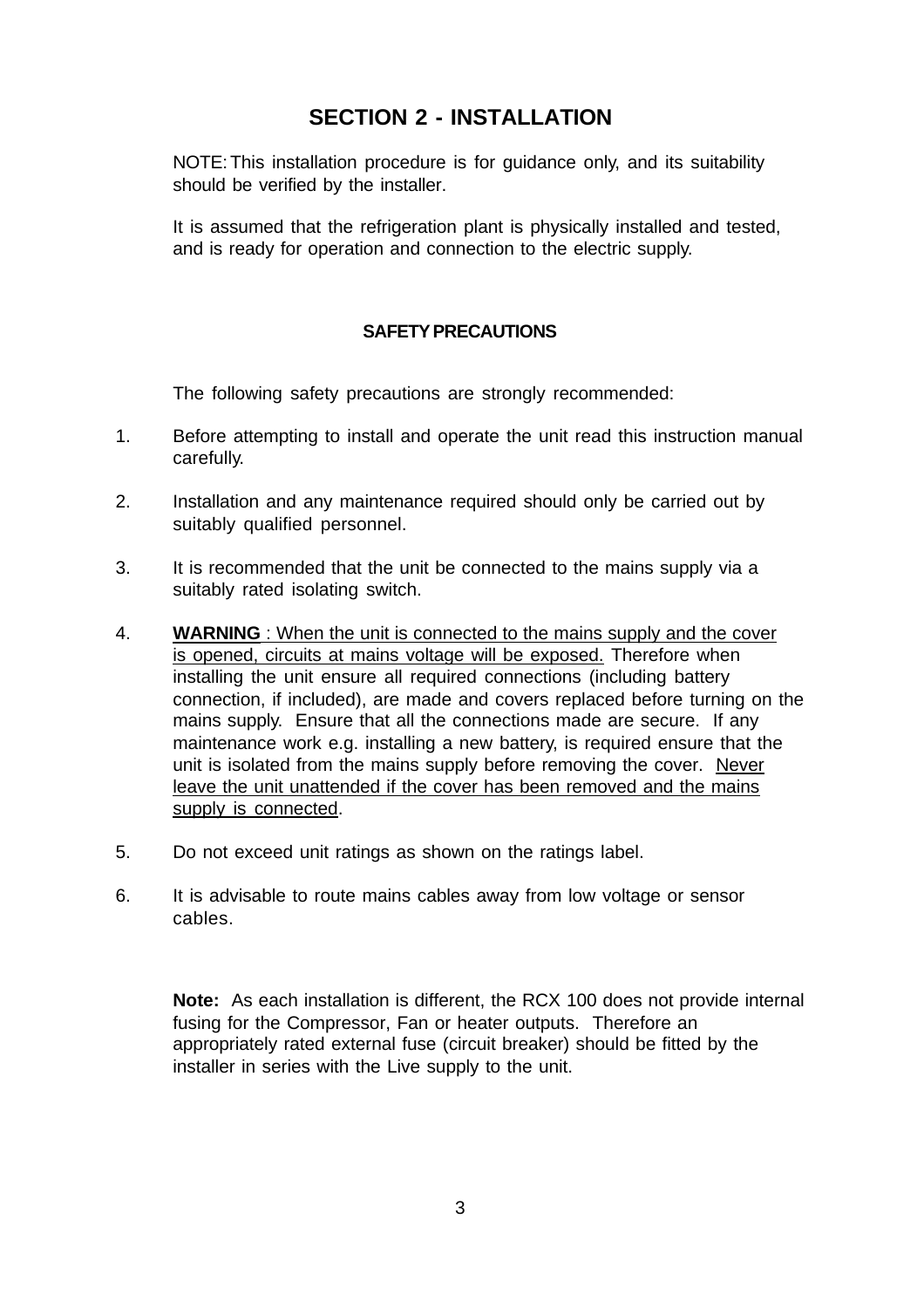#### **2.1 RCX 100 UNIT**

NOTE: For viewing comfort, the RCX 100 should be positioned at eye level. It is always good practice to keep electronic controls away from extremes of cold, heat and electrical plant, as extremes of temperature may reduce the lifetime of the device, and heavy electrical loads, switches, relays or contactors too close to the device may cause electrical and electromagnetic interference when switched on or off.

- 1- Knock out the entries into the moulding, either behind or under the box, whichever is suitable for your particular installation.
- 2- Fasten the screw corresponding to the top centre lug on the back of the RCX 100 unit, into the wall or panel on which the control box is to be mounted. Leave a gap of approximately 3mm between the screw head and the wall. Position the unit and slot in the lug over the screw.
- 3- Level the RCX 100 unit and, if using rear entry, mark the entry holes in the panel behind the appropriate knock-out entries, as well as the two lower mounting holes. Remove the unit, drill the necessary holes in the panel, assemble any grommets or conduit adapters if used, replace the box and fasten using the two lower screws.

#### **2.2 SENSORS**

Included are two identical temperature sensors, each supplied with 5m of cable. If required, sensors are available with extended cable lengths or alternatively, sensor extenders are available, also in a variety of lengths. If the sensors need to be extended but factory-made extenders are not available, they can be extended using a suitable 4 core or 3 core cable, according to the diagram shown below.

| <b>WHITE</b> | <b>GROUND</b>     |
|--------------|-------------------|
| <b>RED</b>   |                   |
| <b>BLUE</b>  | <b>SENSE</b>      |
| <b>GREEN</b> | <b>COMPENSATE</b> |

As with all PT1OO sensor applications, a good connection is vital. It is therefore recommended that wherever there is any doubt, a factory-extended sensor or a sensor extender should be used.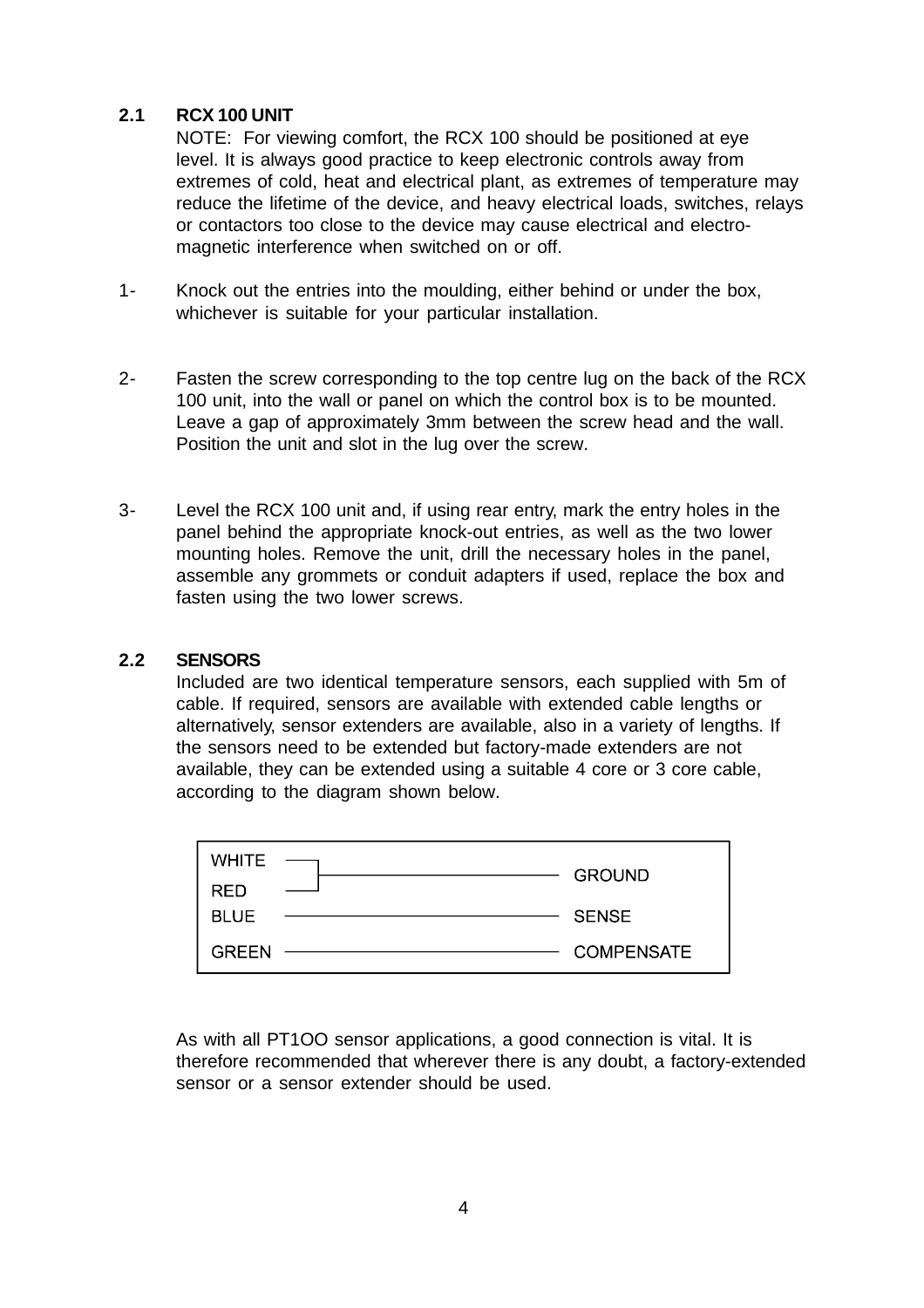- 1 Install the ROOM sensor in the cold-room, ensuring that it is not too close to either the evaporator fan or the door. Position the sensor such that it reads the average cold-room temperature.
- 2 Attach the EVAP sensor to the evaporator fins, ensuring that it is not too close to the defrost heater elements. Ideally, the sensor should measure the temperature of the evaporator coil, and should not be directly affected by the heater element. Therefore it is important to ensure good heat conduction between the evaporator tube and the sensor.
- 3 Complete the installation by routing the sensor cables back to the control box, ensuring that the cables are protected from sharp edges by suitable grommets or sleeves.

#### **2.3 ALARM RELAY**

**NOTE:** The alarm relay is a 3 contact changeover arrangement whichis isolated (volt-free).This relay is normally energised, and switches off when the alarm is triggered, or in case of mains failure. It may be used to trigger an external bell, warning lamp, or digital communicator (telephone dialler). If an external device is used, connect the alarm relay as appropriate.

#### **2.4 POWER CONNECTIONS AND WIRING DIAGRAM**

**NOTE:** This device should be properly earthed. Flexible wires simplify connection to the terminals. All connections should be secure and adequately tightened, though not over-tightened, as loose power connections will over-heat,and may cause fire. It is important that the specified loads of 13A per output are not exceeded. Where these loads may be exceeded, external contactors should be used. It is good practice to keep mains cables away from sensor cables and other low voltage signal cables.

 1. Connect the compressor, fan and defrost heater cables to the corresponding terminals in the RCX 100 unit, referring to the diagram below.

2. Connect the mains wires. The unit is now ready to be powered up.



**NOTE:** If the outputs from the Compressor Live, Heater Live or Fan Live are connected to contactors, then the coil of the contactor should be properly suppressed from arcing by use of RC Suppressor modules.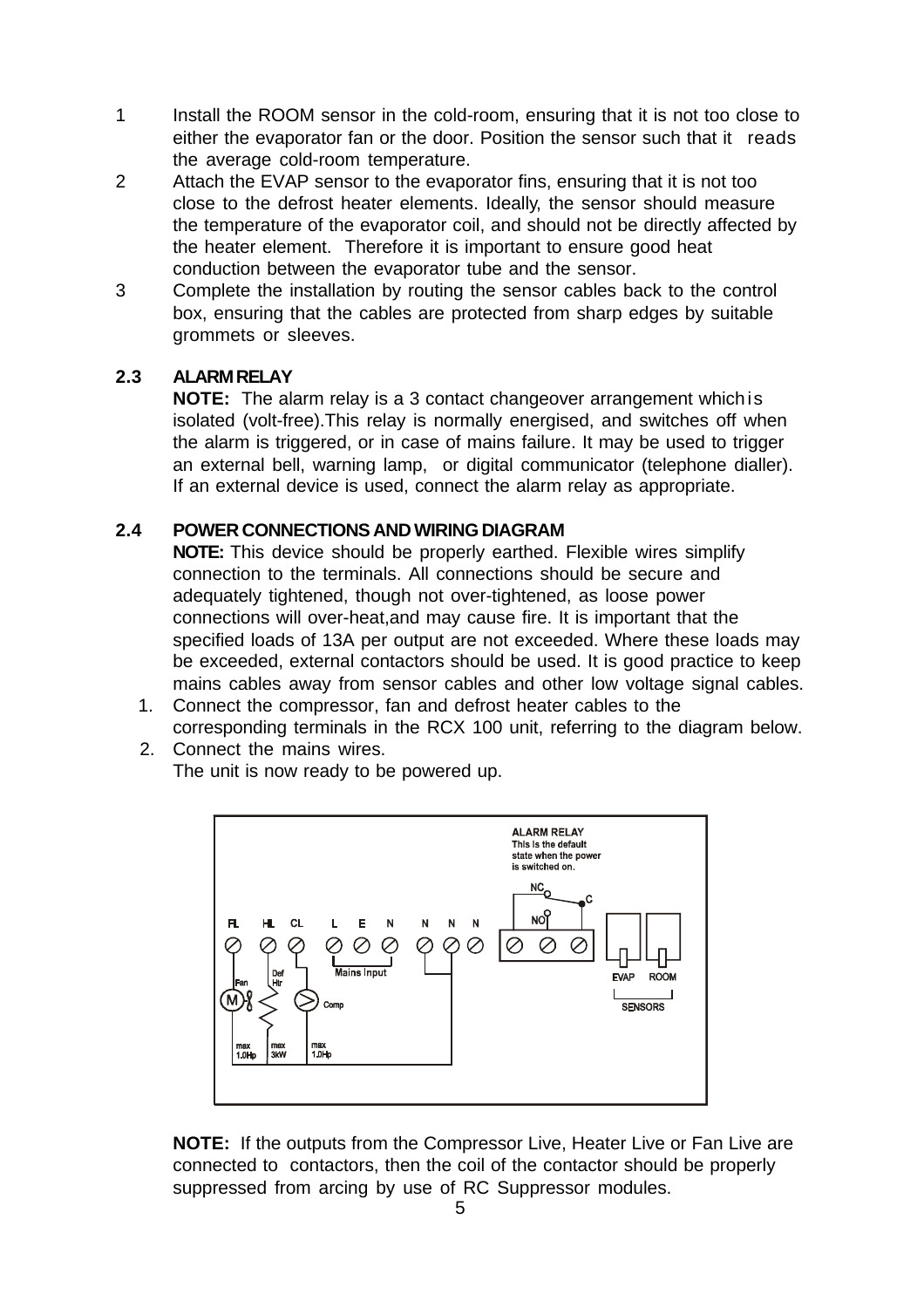## **SECTION 3 - RCX 100 OPERATION**

In order to understand the operation of the RCX 100 this section should be read carefully.



#### **3.1 DESCRIPTION**

#### **3.1.1 Display Select:**

| <b>ROOM:</b><br>EVAP:               | Coldroom temperature<br>Evaporator temperature                                                                                                                                                                                                                                                                                                                                                                                                                     |
|-------------------------------------|--------------------------------------------------------------------------------------------------------------------------------------------------------------------------------------------------------------------------------------------------------------------------------------------------------------------------------------------------------------------------------------------------------------------------------------------------------------------|
| <b>ROOM SET:</b><br><b>DEFTERM:</b> | Required cold room temperature (thermostat set point)<br>Defrost Termination - maximum temperature limit for<br>evaporator. If this value is exceeded during a defrost cycle, the<br>defrost cycle automatically terminates irrespective of the state<br>of the duration timer, and reverts back to the refrigeration cycle.<br>At the end of the defrost cycle, the unit will 'dwell' for a period<br>which can be programmed for "drain off" (See DWL overleaf). |
| <b>FANENABLE:</b>                   | Fan activation thermostat set point. In operation after a<br>defrost cycle, the fan is disabled until the evaporator<br>temperature falls below this set point. It's main use is to<br>prevent the heat generated by the defrost heaters being<br>transferred into the cold room at the start of a refrigeration<br>cycle.                                                                                                                                         |
| AL-LO:                              | Minimum temperature limit for the cold room. In operation, if<br>this limit is exceeded, the alarm is triggered after a delay<br>which is programmable from 0 to 50 minutes - see Alarm<br>Delay and Alarm Options overleaf.                                                                                                                                                                                                                                       |
| AL-HI:                              | Maximum temperature limit for the cold room. In operation, if<br>this limit is exceeded, the alarm is triggered after a delay<br>which is programmable from 0 to 50 minutes - see Alarm<br>Delay and Alarm Options overleaf.                                                                                                                                                                                                                                       |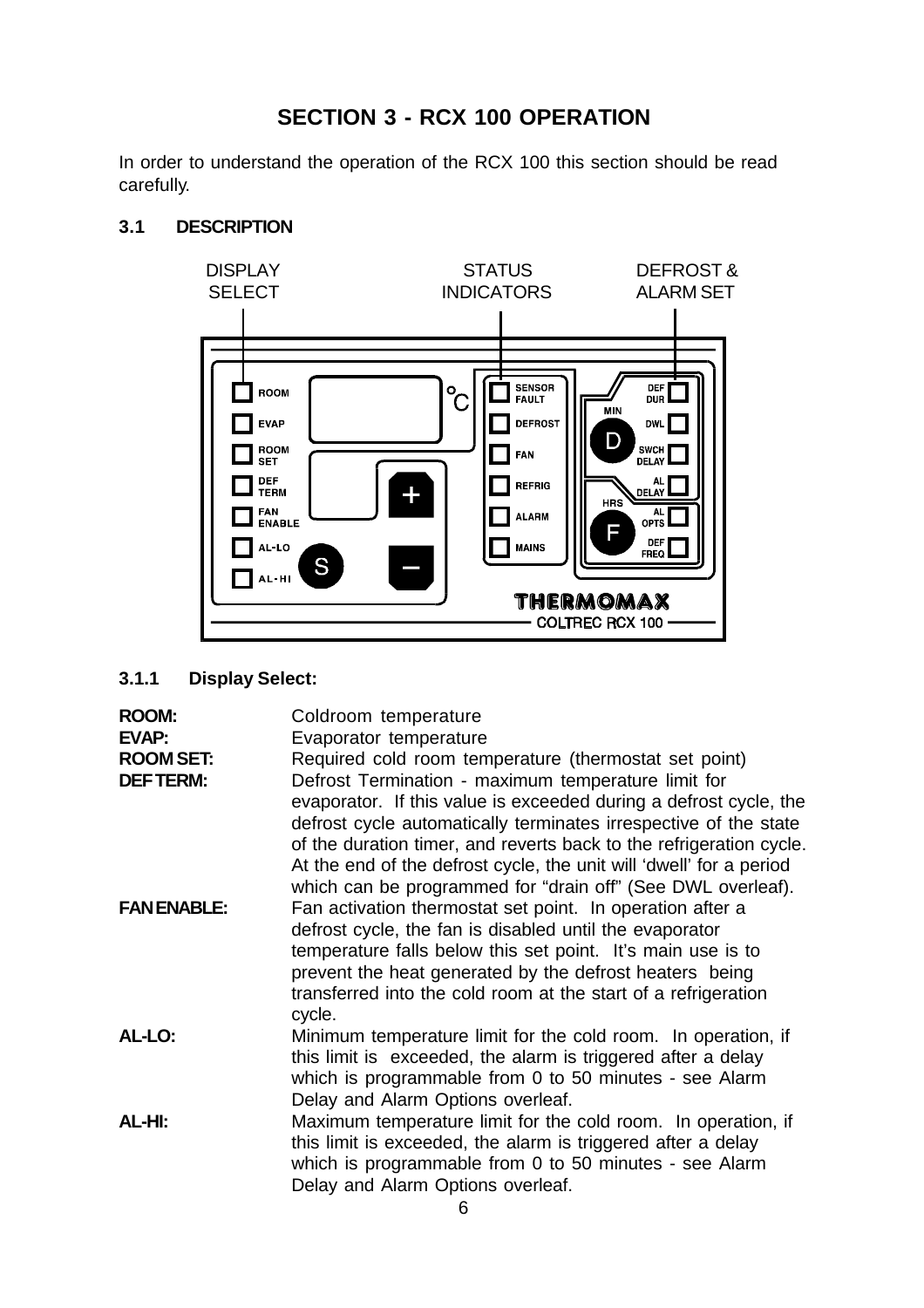#### **3.1.2 Status Indicators:**

- **SENSOR:** This indicator flashes if there is a fault with any of the sensors.
- **DEFROST:** Indicates that the defrost heater is on.
- **FAN:** Indicates that the fan is on.
- **REFRIG:** Indicates that the refrigeration compressor is on.
- **ALARM:** This indicator flashes if one of the alarms has been triggered as a result of the LOW alarm, the HIGH alarm, or a sensor fault.
- **MAINS:** Indicates that the unit is powered up and that the fuses are working.

#### **3.1.3 Defrost & Alarm Set:**

- **DEF DUR:** The Defrost Duration. This is the duration of the defrost cycle in minutes. The period of duration can be set from 0 to 98 minutes.
- **DWL:** Defrost Dwell Timer. This feature allows a "Dwell period" to be programmed from 0 to 20 min., for drain off  $(0 = no$  dwell).

**NOTE:** The dwell period will be overridden if a manual defrost is used (i.e. no dwell).

- **SWCH:** This is a time delay to prevent the compressor from short-cycling. Each **DELAY** time the compressor is switched on, the timer is triggered. The compressor will subsequently not be allowed to switch on until the delay has expired.
- **AL DELAY:** Alarm Delay (0 to 50 mins). After the maximum or minimum thresh old temperature has been exceeded (AL-HI / AL-LO), the alarm will not be triggered until this time delay has expired. There are separate programmable AL DELAY periods for the High and Low alarm options
- **AL OPTS:** Alarm Options. There are three alarm options available on the RCX 100.
	- 1 No flashing of LED's.
	- 2 Flashing only when cold-room temperature is outside the Alarm maximum or minimum limits.
	- 3 Flashing continues until maximum or minimum temperature is read.
- **DEF FREQ:** The Defrost Frequency. This is the duration of the refrigeration cycle in hours and can be set from 0 to 24 hours  $(0 = No$  defrost). Example, if the Defrost Frequency is set to 3 hours, this means that you will have 8 defrost cycles in every 24 hours.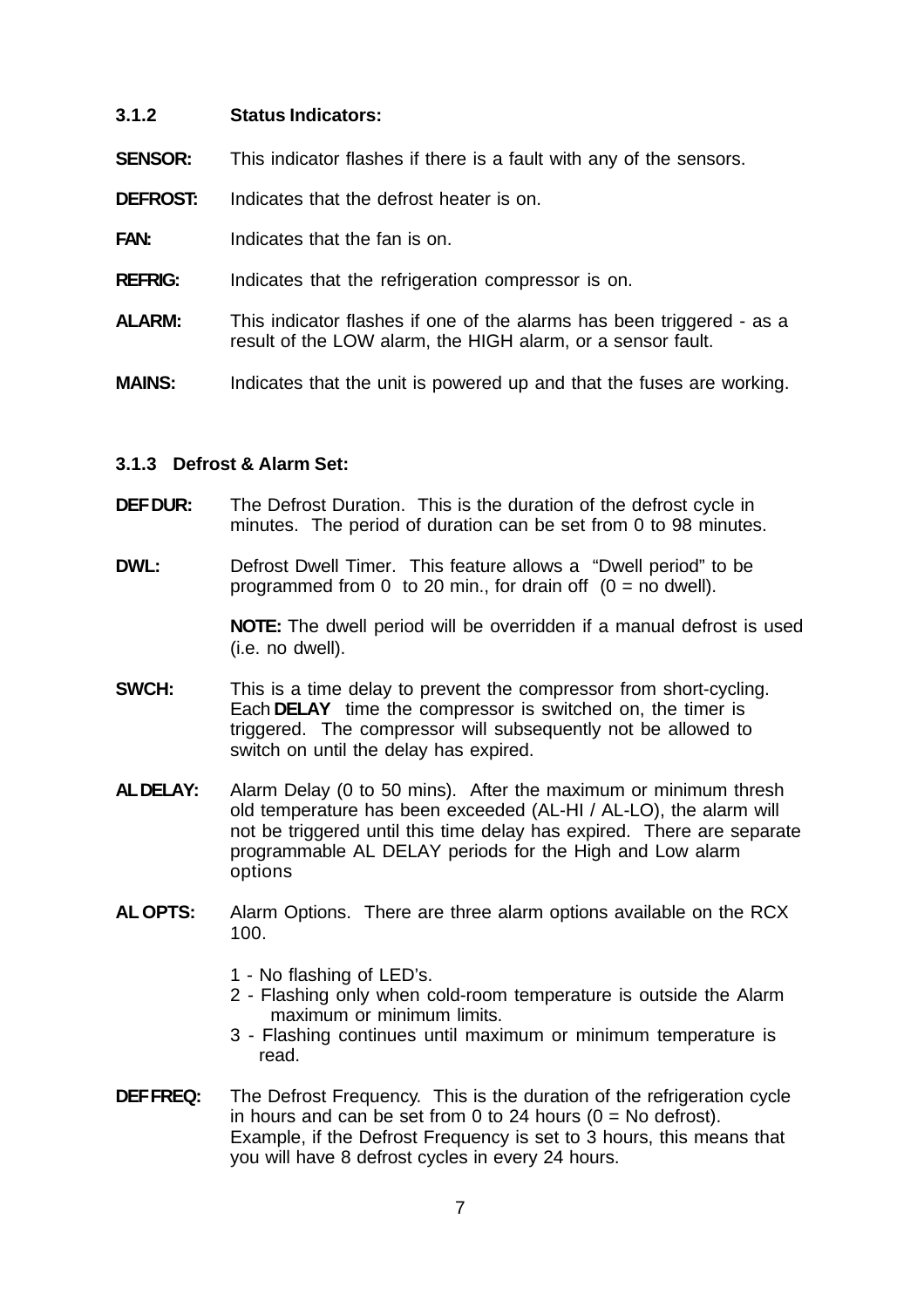#### **3.2 PROGRAMMING THE RCX 100**

#### **3.2.1 Displaying the Room Temperature**

When the unit is switched on, it goes through an initialisation routine which lasts about 3 seconds and ends with two bleeps. The default display select

is the cold room temperature. Pressing the  $\bullet$  selector key will advance the

display selector lamp to the next option. To advance quickly, hold the  $\bullet$  key for an auto-repeat facility.

Note: If the display selector is left in any position other than the ROOM temperature for longer than one minute, it will automatically revert to showing the ROOM temperature.

#### **3.2.2 Displaying the Evaporator Temperature**

To view the evaporator temperature press the  $\bullet$  key until the EVAP selector lamp is illuminated.

#### **3.2.3 Setting the Room Temperature.**

Press the **S** key until the ROOM SET selector lamp is illuminated, then

press the  $\Box$  or  $\Box$  keys to set the required cold room temperature (minimum – 40°C, maximum +40°C).

#### **3.2.4 Setting the Defrost Termination Temperature**

Press the **S** key until the DEF TERM selector lamp is illuminated, then

press the  $\Box$  or  $\Box$  keys to set the required defrost termination temperature (minimum – 40°C, maximum +50°C).

#### **3.2.5 Setting the Fan Enable Temperature (Fan Delay)**

Press the  $\bullet$  key until the FAN ENABLE selector lamp is illuminated, then

press the  $\blacksquare$  or  $\blacksquare$  keys to set the required fan enable temperature (minimum –40°C, maximum +50°C).

#### **3.2.6 Setting the Alarm Low Temperature Limit**

Press the  $\bullet$  key until the AL-LO selector lamp is illuminated, then press

the  $\Box$  or  $\Box$  keys to set the alarm low limit (minimum –49°C, maximum +49°C).

#### **3.2.7 Setting the Alarm High Temperature Limit**

Press the **S** key until the AL-HI selector lamp is illuminated, then press the

 or keys to set the alarm high limit (minimum –49°C, maximum  $+49^{\circ}$ C).

#### **3.2.8 Setting the Defrost Duration**

Press the  $\bullet$  key until the DEF TERM selector lamp is illuminated. Then

press the  $\bullet$  key to select the DEF DUR option (this lamp will illuminate).

The defrost duration may now be set in minutes by pressing the  $\Box$  or  $\Box$ keys (0 to 98 min.).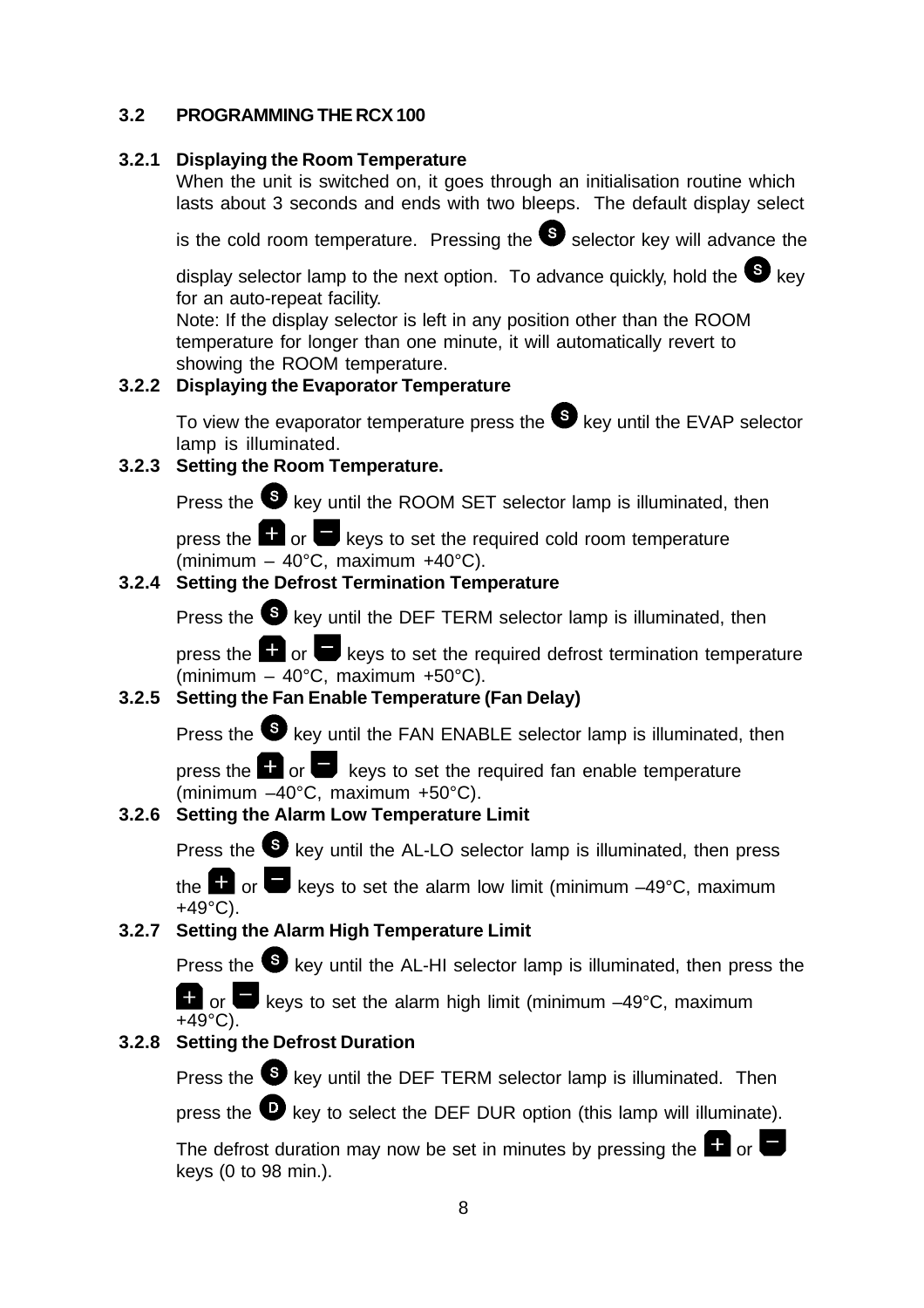#### **3.2.9 Setting the Dwell period**

Press the key until the DEF TERM selector lamp is illuminated. Then

press the  $\bullet$  key to select the DWL option (this lamp will illuminate). If the Defrost Duration (DEF DUR) has not been set prior to this the DEF DUR lamp will illuminate, and in order to select the DWL option you must press

the S key again until the DEF TERM selector lamp is illuminated and then

press the  $\bullet$  key to select the DWL option (this lamp will now illuminate).

The dwell period may now be set in minutes by pressing the  $\Box$  or  $\Box$  keys (0 to 20 min.).

**NOTE:** The dwell period will be overridden if a manual defrost is used (i.e. no dwell).

#### **3.2.10 Setting the Compressor Switch Delay**

Press the  $\bullet$  key until the FAN ENABLE selector lamp is illuminated. Then

press the  $\bullet$  key to select the SWCH DELAY option (this lamp will illuminate). The compressor switching delay may now be set in minutes by

pressing the  $\Box$  or  $\Box$  keys (0 to 10 mins).

#### **3.2.11 Setting the Alarm Delay period**

Press the  $\blacktriangleright$  key until either the AL-LO or AL-HI selector lamp is illuminated (a different delay period can be set for the high and low alarms). Then

press the  $\bullet$  key to select the AL DELAY option (this lamp will illuminate).

The alarm delay period may now be set in minutes by pressing the  $\Box$  or



 $\blacksquare$  keys (0 to 50 min.).

#### **3.2.12 Setting the Alarm Options**

Press the **S** key until the AL-LO or AL-HI selector lamp is illuminated.

Then press the  $\blacksquare$  key to select the AL OPTS option (this lamp will illuminate). The alarm mode options may now be set in minutes by

pressing the  $\Box$  or  $\Box$  keys (1 to 3). Perform this operation for AL-LO and AL-HI. When the cold room temperature exceeds the AL-HI or AL-LO temperatures the corresponding lamp will flash after the temperature falls back within the permitted range, until the maximum (for AL-HI) or minimum (for AL-LO) temperature is read (see section 3.3.1 "maximum and minimum record temperatures"). This is optional and may be disabled, the modes are as follows:

- 1 No flashing at all.
- 2 Flashing only when the cold room temperature is outside the limits.
- 3 Flashing continues until the maximum or minimum temperature is read.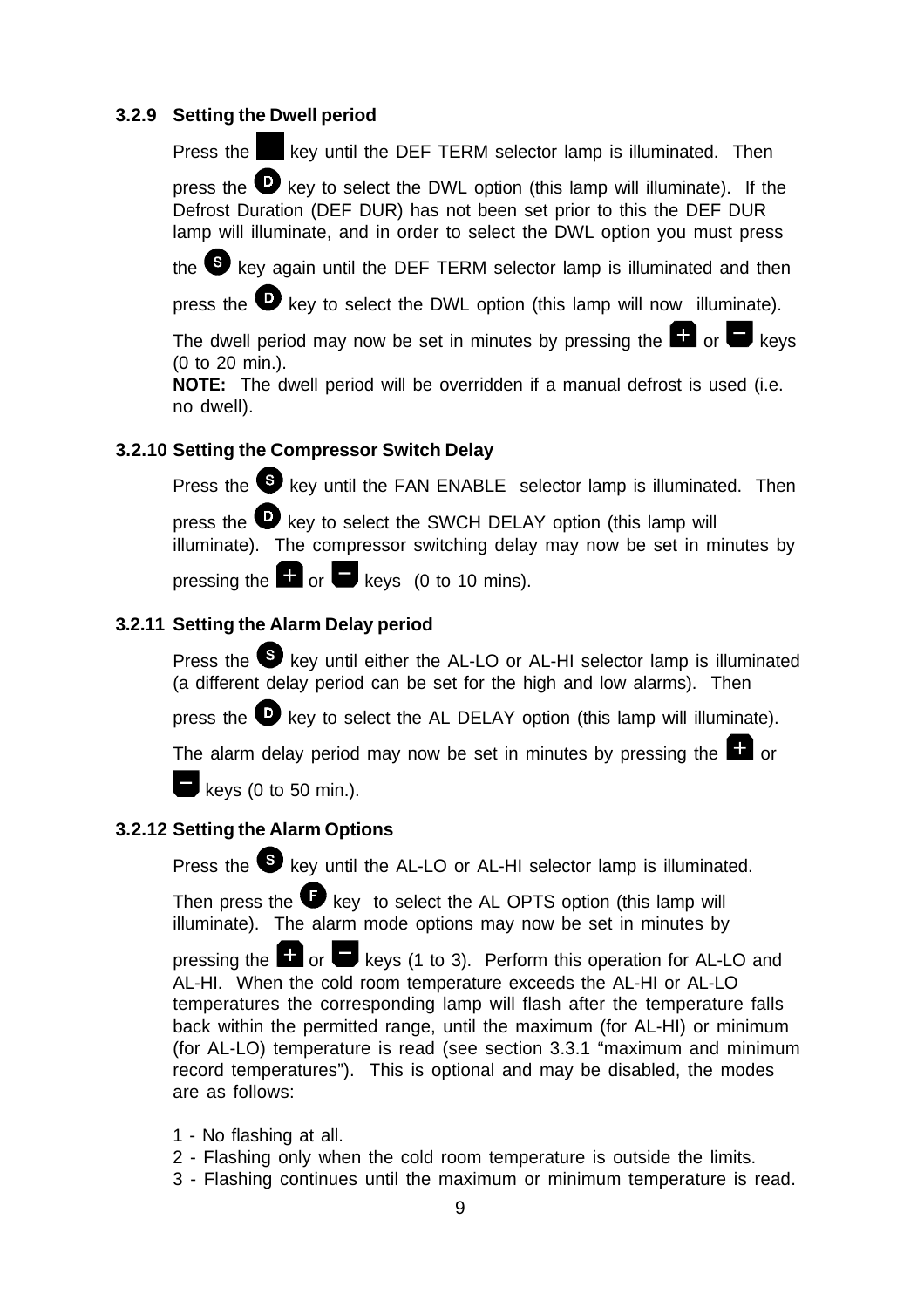#### **3.2.13 Setting the Defrost Frequency**

Press the  $\bullet$  key until the DEF TERM selector lamp is illuminated. Then

press the  $\bullet$  key to select the DEF FREQ option (this lamp will illuminate).

The defrost frequency may now be set in hours by pressing the  $\Box$  or

 keys (0 to 24 hrs). If you choose a setting of 3, this means you will have 8 defrost cycles in 24 hours.

#### **3.2.14 Setting the Differential(Hysteresis)**

The cold room thermostat has a variable differential of 0°C to 10°C. To view

the existing differential, press the  $\bullet$  key until the ROOM SET indicator is

on. Now press the  $\bullet\hspace{0.4mm}$  key and the differential will be displayed. To adjust

the differential, press the  $\blacksquare$  or  $\blacksquare$  key as appropriate, while holding the  $\mathbf \odot$ key.

#### **3.3 ADDITIONAL FEATURES**

#### **3.3.1 Maximum and Minimum Record Temperatures**

To view the peak or maximum cold room temperature, ensure that the

ROOM selector lamp is selected, and press the  $\Box$  key and hold in for 2 seconds. The bleeper sounds, and the display shows the maximum temperature reached since the unit was powered up. This may be reset to

the present cold room temperature by pressing the  $\bullet$  key whilst viewing the maximum recorded temperature. To view the maximum ever recorded

temperature, continue to press the  $\blacksquare$  key for a further eight seconds after the maximum temperature has been read (an "F" indicates that a sensor fault has occurred in the unit's history).

The minimum temperature is viewed in a similar manner by pressing the

key. To view the maximum or minimum temperature for the Evaporator,

ensure that the EVAP selector lamp is selected, then press and hold the

or  $\blacksquare$  key to read the maximum or minimum recorded temperature respectively as above.

#### **3.3.2 Keypad Lock**

It is possible to lock the keypad so that the set values may not be accidentally changed.

To lock the keypad, press and hold the  $\bullet$  key for eight seconds. The bleeper will then sound and a decimal point will appear to right of the display, showing that the present settings are fixed and protected. To unlock

the keypad, press the  $\bullet$  key for eight seconds and the decimal point will disappear.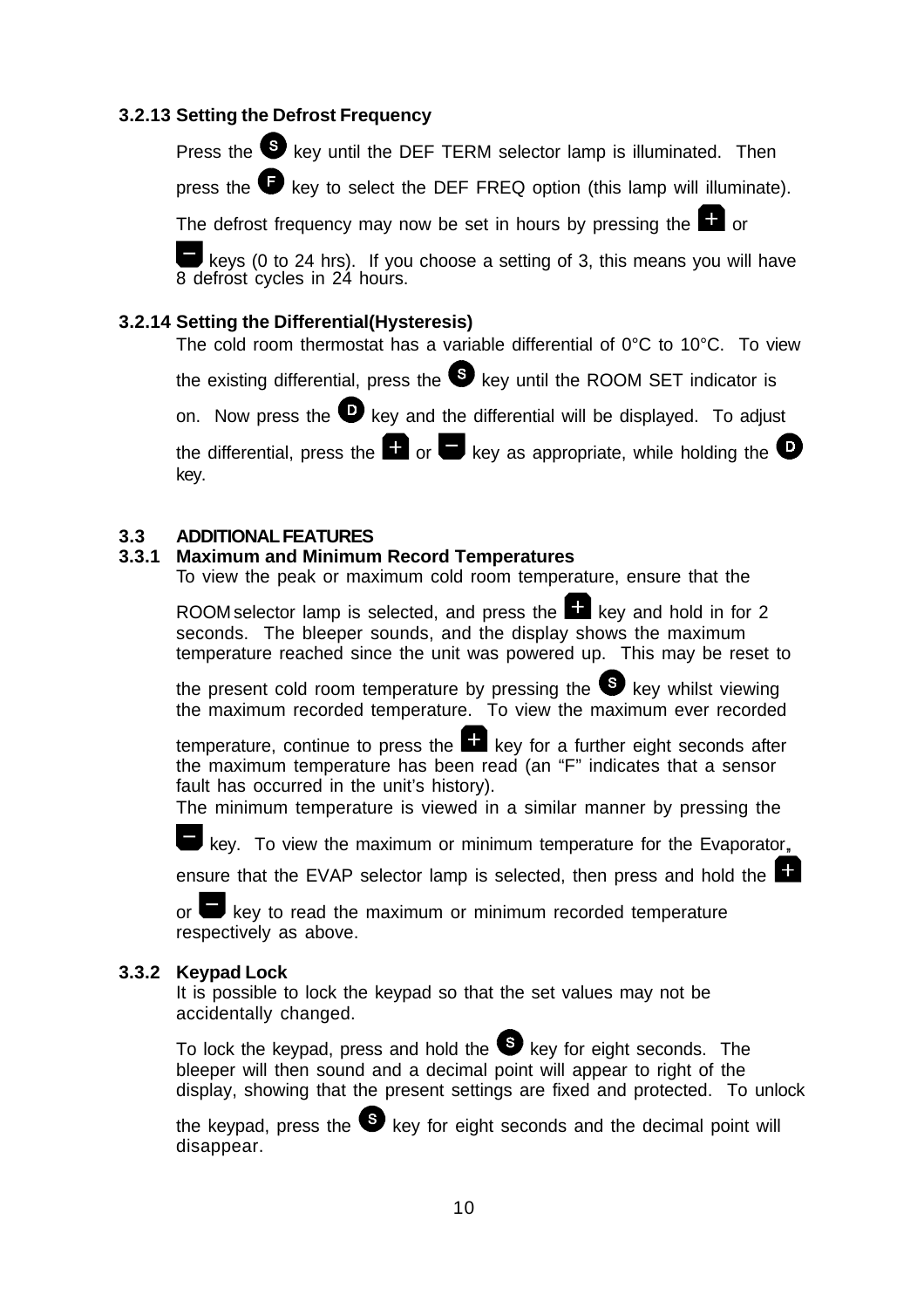#### **3.3.3 Manual Defrost**

To force the controller into a defrost cycle manually, or out of a defrost cycle, follow the steps below:

- 1 Select the ROOM temperature for display.
- 2 Press and hold the  $\bullet$  key for five seconds.
- 3 The unit will bleep, and change state.

#### **3.3.4 Sensor Calibration Trimming.**

The RCX 100 offers the facility for qualified personnel to adjust the calibration by  $\pm 3^{\circ}$ C in 1°C steps. A known reference temperature should be used.

- 1 Press the  $\bullet\$  key to select the temperature channel which requires calibration trimming (ROOM or EVAP).
- 2 To increase the temperature reading by  $1^{\circ}$ C, press and hold the  $\Box$  and

 keys together for five seconds. The unit will bleep and the temperature will change.

To decrease the temperature reading by  $-1^{\circ}$ C, press and hold the and

keys together for five seconds. The unit will bleep and the temperature will change.

#### **3.3.5 Alarm Mute**

To mute the alarm, press the  $\bullet$  key to select AL-HI or AL-LO. The alarm will remain triggered, but will cease to sound.

#### **3.3.6 Alarm Reset**

To reset the alarm, adjust the temperature which has been exceeded, beyond the current room temperature (AL-HI or AL-LO).

#### **3.3.7 Sensor Fault**

In the case of a sensor fault, the sensor indicator will flash, the alarm will be triggered, the compressor and fan will stay on, and the defrost will be inhibited (i.e. the unit will not enter a defrost cycle).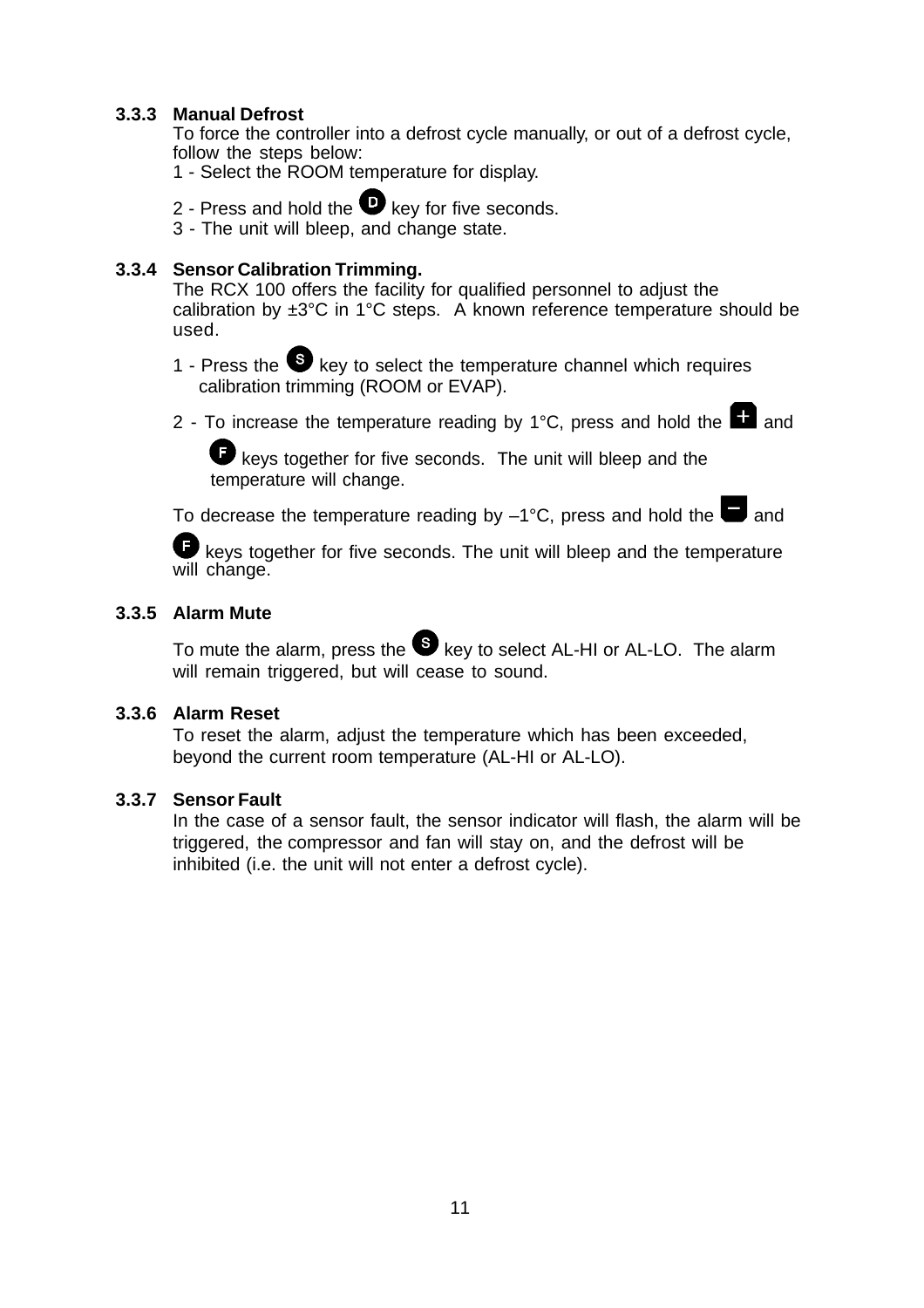## **SECTION 4- FAULT FINDING**

| Problem:<br>Cause / Remedy: | Nothing happens when the unit is powered-up.<br>One of the fuses could be blown - check and replace if<br>necessary (refer to specifications for values). If the fuse blows<br>again, contact the agent where the unit was purchased.                                                       |
|-----------------------------|---------------------------------------------------------------------------------------------------------------------------------------------------------------------------------------------------------------------------------------------------------------------------------------------|
| Problem:<br>Cause / Remedy: | The temperature display is fluctuating.<br>One of the sensor connections may be loose, Tighten<br>connections and re-route cables if necessary.                                                                                                                                             |
| Problem:<br>Cause / Remedy: | Unable to set any of the parameters: Keypad will not operate.<br>The keypad Lock is on - see 'Keypad Lock' section 3.3.2.                                                                                                                                                                   |
| Problem:<br>Cause / Remedy: | The AL-LO or AL-HI indicator is flashing.<br>This is not a fault. The ROOM temperature is or has been<br>either higher than the AL- HI set point, or lower than the<br>AL-LO set point.                                                                                                     |
| Problem:<br>Cause / Remedy: | SENSOR indicator is flashing.<br>One of the sensors is either faulty or not properly connected.<br>The sensor which is causing the problem will show "F" on the<br>display when selected. Check that all connections/couplers<br>are secure. If the fault persists, replace the sensor.     |
| Problem:<br>Cause / Remedy: | The unit will not stay in a defrost cycle, whether automatically<br>or by manual override.<br>The defrost termination temperature has been exceeded (the<br>evaporator temperature is higher than the defrost termination<br>temperature). Adjust this pre-set to suit (see section 3.2.4). |
| Problem:<br>Cause / Remedy: | Compressor will not operate.<br>Check the Compressor Switch Delay (see section 3.2.10) and<br>Thermostat Differential - Hysteresis (see section 3.2.14).                                                                                                                                    |
| Problem:<br>Cause / Remedy: | Fan will not operate.<br>Check the Fan Enable Temperature (see section 3.2.5).                                                                                                                                                                                                              |
| Problem:                    | The unit is in an idle state, and none of the output indicators<br>are active.                                                                                                                                                                                                              |
| <b>Cause/Remedy:</b>        | The system is in a Dwell cycle (see section 3.2.9).                                                                                                                                                                                                                                         |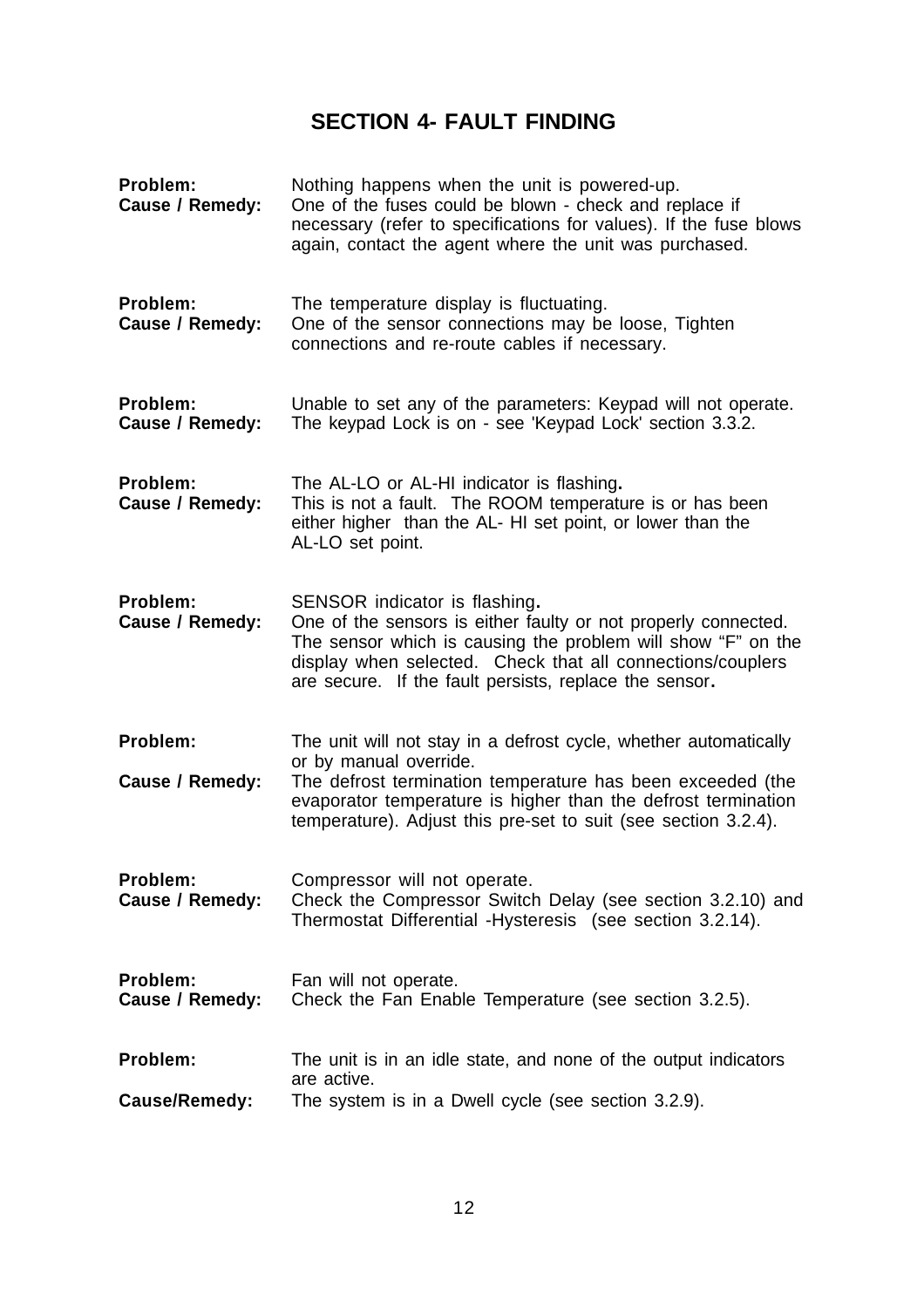## **SECTION 5 - SPECIFICATIONS**

| <b>ELECTRICAL:</b><br><b>Supply Voltage:</b><br><b>Ambient Temperature:</b><br><b>Fuses:</b> | 220-240 AC Single Phase<br>$0^{\circ}$ C to 40 $^{\circ}$ C<br>2 x 1 A 20mm Quick Blow     |                                                                                                   |  |
|----------------------------------------------------------------------------------------------|--------------------------------------------------------------------------------------------|---------------------------------------------------------------------------------------------------|--|
| <b>Relay Outputs:</b>                                                                        |                                                                                            | <b>Compressor Relay: 13A single pole - (Resistive</b><br>load) 735W Inductive load                |  |
|                                                                                              | <b>Fan Relay:</b>                                                                          | 10A single pole - (Resistive<br>load) 500W Inductive load                                         |  |
|                                                                                              | <b>Defrost Heater:</b>                                                                     | 13A single pole -output live<br>when energised (max<br>3KW)                                       |  |
|                                                                                              | Alarm:                                                                                     | 5A changeover 3 pin<br>isolated (volt-free contacts -<br>May be used for low or<br>mains voltage) |  |
| <b>MECHANICAL:</b><br>Dimensions:                                                            | <b>RCX 100 Unit:</b>                                                                       | width: 165mm<br>height: 160mm<br>depth: 75mm                                                      |  |
|                                                                                              | <b>Sensor: diameter:</b>                                                                   | 7.3mm (8.5mm for heat                                                                             |  |
| shrink)<br><b>Weight:</b><br><b>Box Material:</b>                                            | <b>RCX 100 Unit:</b><br><b>Plastic</b>                                                     | $0.96$ Kg                                                                                         |  |
| <b>SENSORS:</b><br>Type:<br><b>Compensation:</b><br><b>Cable Length:</b>                     | SX™ PT 100 Platinum Film<br>3 wire compensated<br>Room sensor: 5m<br>Evaporator sensor: 5m |                                                                                                   |  |

## **PARTS LIST**

| RCX 100 Unit (with sensors) | C0318 |
|-----------------------------|-------|
| RCX 100 Unit (no sensors)   | C0406 |
| Sensor (5m Cable)           | A6905 |
| Sensor (15m cable)          | A6915 |
| Sensor (25m Cable)          | A6925 |
| Sensor Extender 10m         | A6911 |
| Sensor Extender 20m         | A6921 |
| Sensor Extender 50m         | A6951 |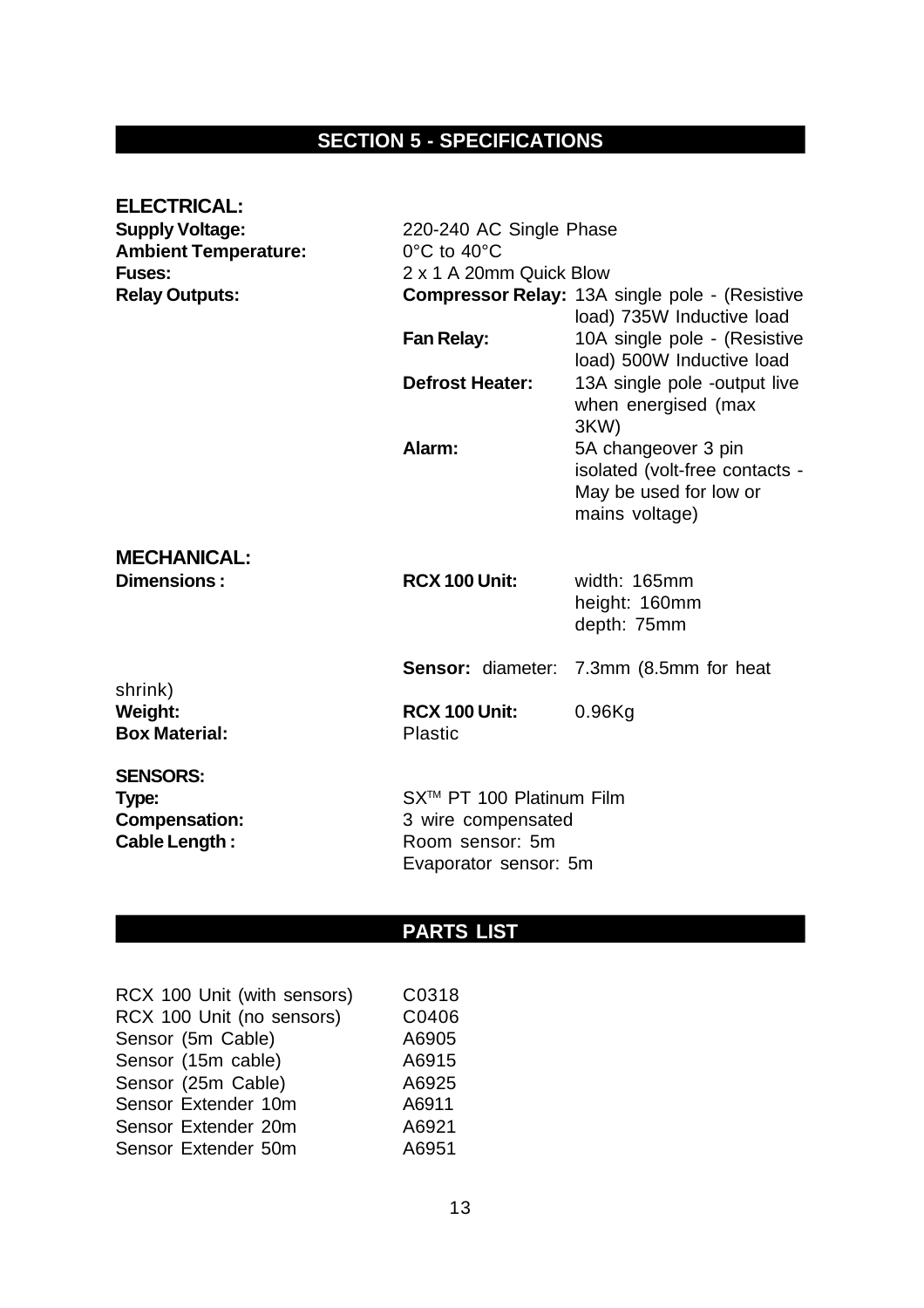## C<sub>E</sub>

This product has been tested to the EU EMC 89/336/EEC directive according to the Manufacturers report, which is available upon request.

This product is in conformance with the Low Voltage Directive 73/23/EEC.

Thermomax certifies that this datalogging and / or control device has been manufactured to an ISO 9002 Quality System.

Thermomax undertakes to repair or replace the device if same is shown to be defective in its manufacture and / or components, but Thermomax shall not be responsible for any other financial or economic loss (or any indirect loss) which may be incurred by the buyer / customer or others in the use of the device.

Any claim for repair or replacement must be made not later than 15 months after the date of manufacture.

It is essential that a separate alarm / safety system is used in conjunction with this controller thereby safeguarding against any unanticipated failure.

### **SECTION 6 NEW FEATURES OF RCX 100 PANELMOUNT**

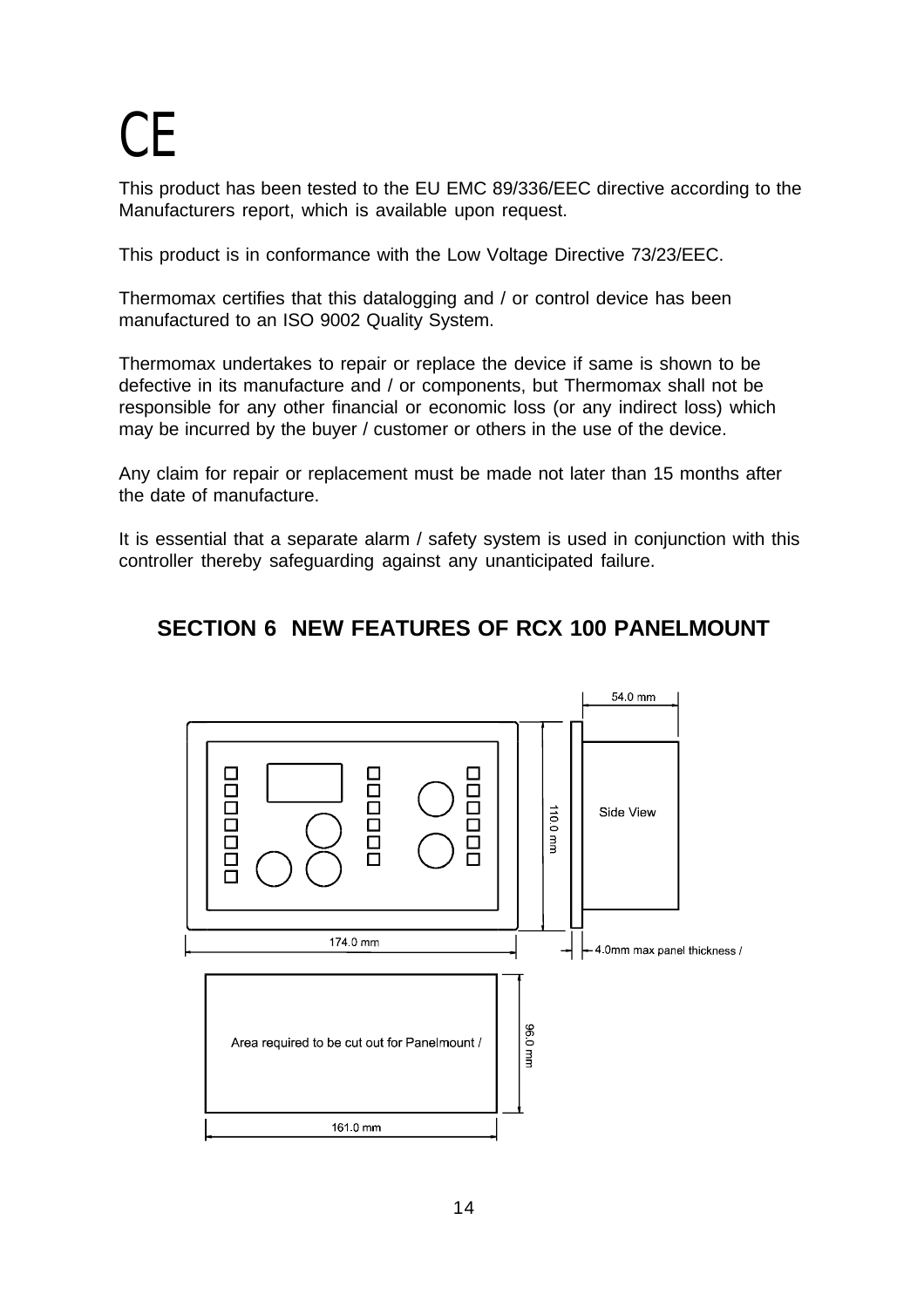#### **PANELMOUNT WIRING DIAGRAM**



The RCX 100 relay outputs should only be used to drive external contactors.<br>They should not be connected directly to the Fan, Heater or Compressor.